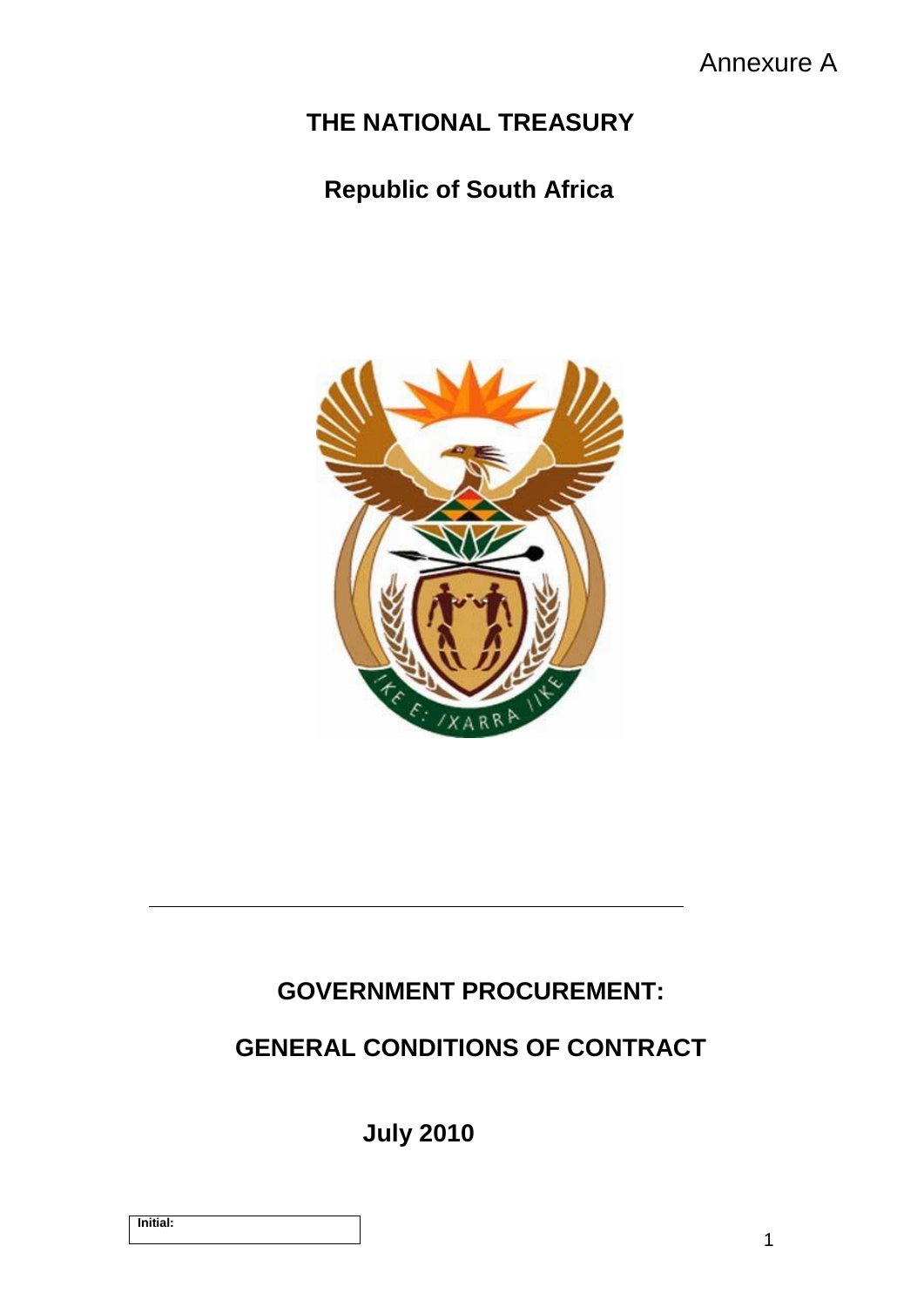#### **GOVERNMENT PROCUREMENT**

#### **GENERAL CONDITIONS OF CONTRACT July 2010**

#### **NOTES**

The purpose of this document is to:

- (i) Draw special attention to certain general conditions applicable to government bids, contracts and orders; and
- (ii) To ensure that clients be familiar with regard to the rights and obligations of all parties involved in doing business with government.

In this document words in the singular also mean in the plural and vice versa and words in the masculine also mean in the feminine and neuter.

- The General Conditions of Contract will form part of all bid documents and may not be amended.
- Special Conditions of Contract (SCC) relevant to a specific bid, should be compiled separately for every bid (if (applicable) and will supplement the General Conditions of Contract. Whenever there is a conflict, the provisions in the SCC shall prevail.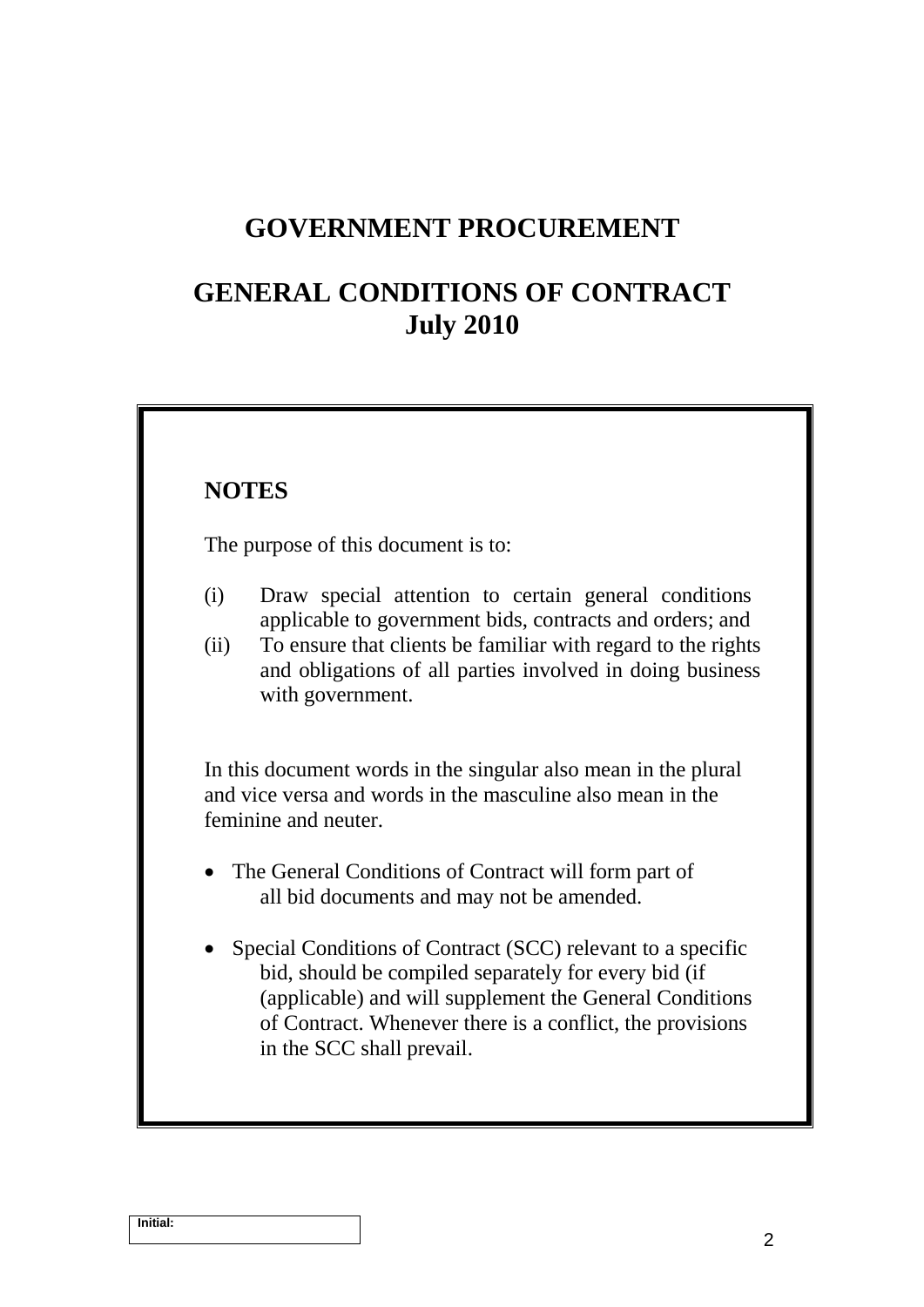#### **TABLE OF CLAUSES**

- 1. Definitions
- 2. Application
- 3. General
- 4. Standards
- 5. Use of contract documents and information; inspection
- 6. Patent rights
- 7. Performance security
- 8. Inspections, tests and analysis
- 9. Packing
- 10. Delivery and documents
- 11. Insurance
- 12. Transportation
- 13. Incidental services
- 14. Spare parts
- 15. Warranty
- 16. Payment
- 17. Prices
- 18. Contract amendments
- 19. Assignment
- 20. Subcontracts
- 21. Delays in the supplier's performance
- 22. Penalties
- 23. Termination for default
- 24. Dumping and countervailing duties
- 25. Force Majeure
- 26. Termination for insolvency
- 27. Settlement of disputes
- 28. Limitation of liability
- 29. Governing language
- 30. Applicable law
- 31. Notices
- 32. Taxes and duties
- 33. National Industrial Participation Programme (NIPP)
- 34. Prohibition of restrictive practices

| <b>Initial:</b> |  |  |
|-----------------|--|--|
|                 |  |  |
|                 |  |  |
|                 |  |  |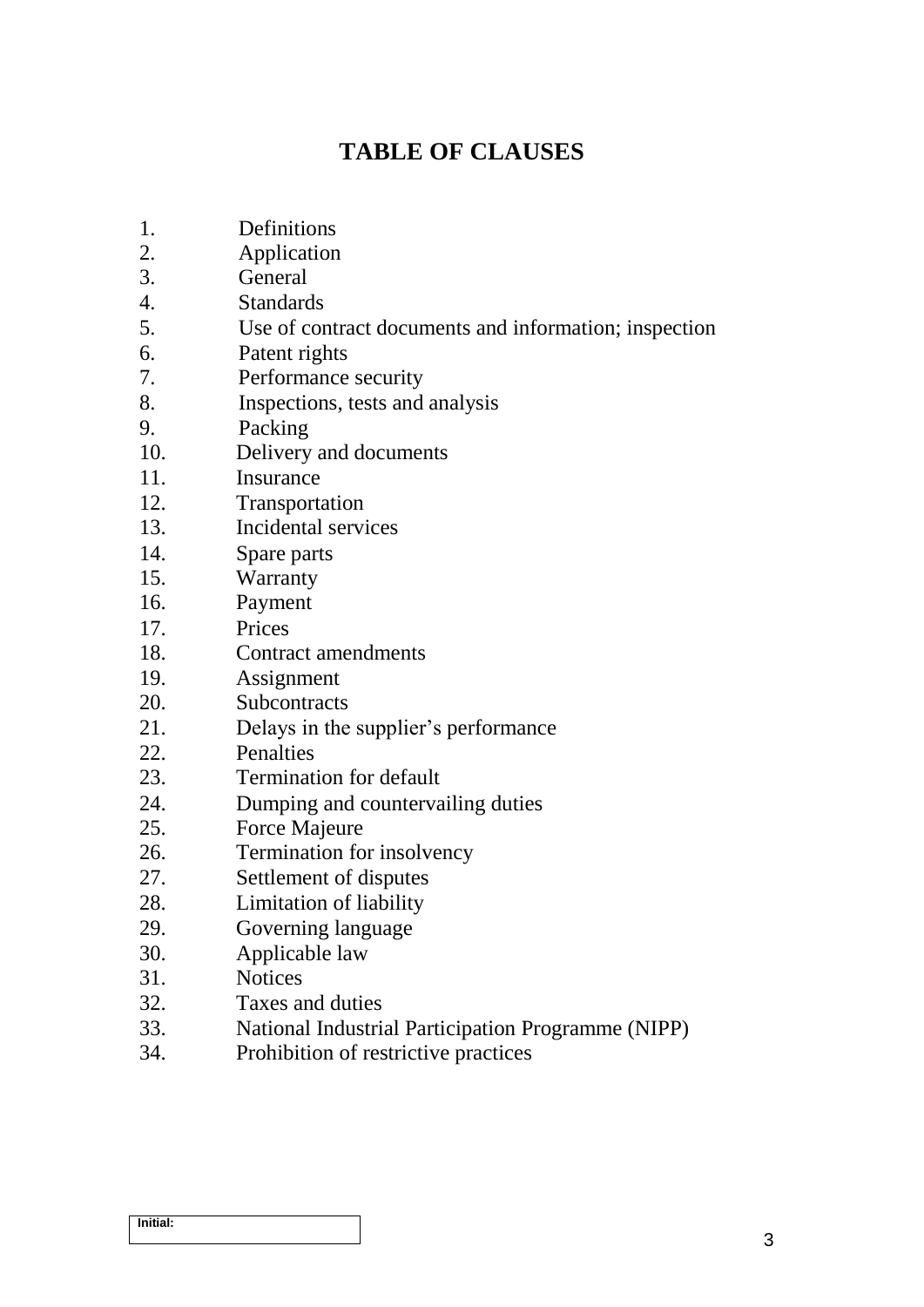#### **General Conditions of Contract**

| 1. Definitions | 1. |     | The following terms shall be interpreted as indicated:                                                                                                                                                                                                                                                                                                                                                     |
|----------------|----|-----|------------------------------------------------------------------------------------------------------------------------------------------------------------------------------------------------------------------------------------------------------------------------------------------------------------------------------------------------------------------------------------------------------------|
|                |    | 1.1 | "Closing time" means the date and hour specified in the bidding<br>documents for the receipt of bids.                                                                                                                                                                                                                                                                                                      |
|                |    | 1.2 | "Contract" means the written agreement entered into between the<br>purchaser and the supplier, as recorded in the contract form signed by<br>the parties, including all attachments and appendices thereto and all<br>documents incorporated by reference therein.                                                                                                                                         |
|                |    | 1.3 | "Contract price" means the price payable to the supplier under the<br>contract for the full and proper performance of his contractual<br>obligations.                                                                                                                                                                                                                                                      |
|                |    | 1.4 | "Corrupt practice" means the offering, giving, receiving, or soliciting of<br>any thing of value to influence the action of a public official in the<br>procurement process or in contract execution.                                                                                                                                                                                                      |
|                |    | 1.5 | "Countervailing duties" are imposed in cases where an enterprise abroad<br>is subsidized by its government and encouraged to market its products<br>internationally.                                                                                                                                                                                                                                       |
|                |    | 1.6 | "Country of origin" means the place where the goods were mined, grown<br>or produced or from which the services are supplied. Goods are<br>produced when, through manufacturing, processing or substantial and<br>major assembly of components, a commercially recognized new product<br>results that is substantially different in basic characteristics or in purpose<br>or utility from its components. |
|                |    | 1.7 | "Day" means calendar day.                                                                                                                                                                                                                                                                                                                                                                                  |
|                |    | 1.8 | "Delivery" means delivery in compliance of the conditions of the<br>contract or order.                                                                                                                                                                                                                                                                                                                     |
|                |    | 1.9 | "Delivery ex stock" means immediate delivery directly from stock<br>actually on hand.                                                                                                                                                                                                                                                                                                                      |
|                |    |     | 1.10 "Delivery into consignees store or to his site" means delivered and<br>unloaded in the specified store or depot or on the specified site in<br>compliance with the conditions of the contract or order, the supplier<br>bearing all risks and charges involved until the supplies are so delivered<br>and a valid receipt is obtained.                                                                |
|                |    |     | 1.11 "Dumping" occurs when a private enterprise abroad market its goods on                                                                                                                                                                                                                                                                                                                                 |

1.11 "Dumping" occurs when a private enterprise abroad market its goods on own initiative in the RSA at lower prices than that of the country of origin and which have the potential to harm the local industries in the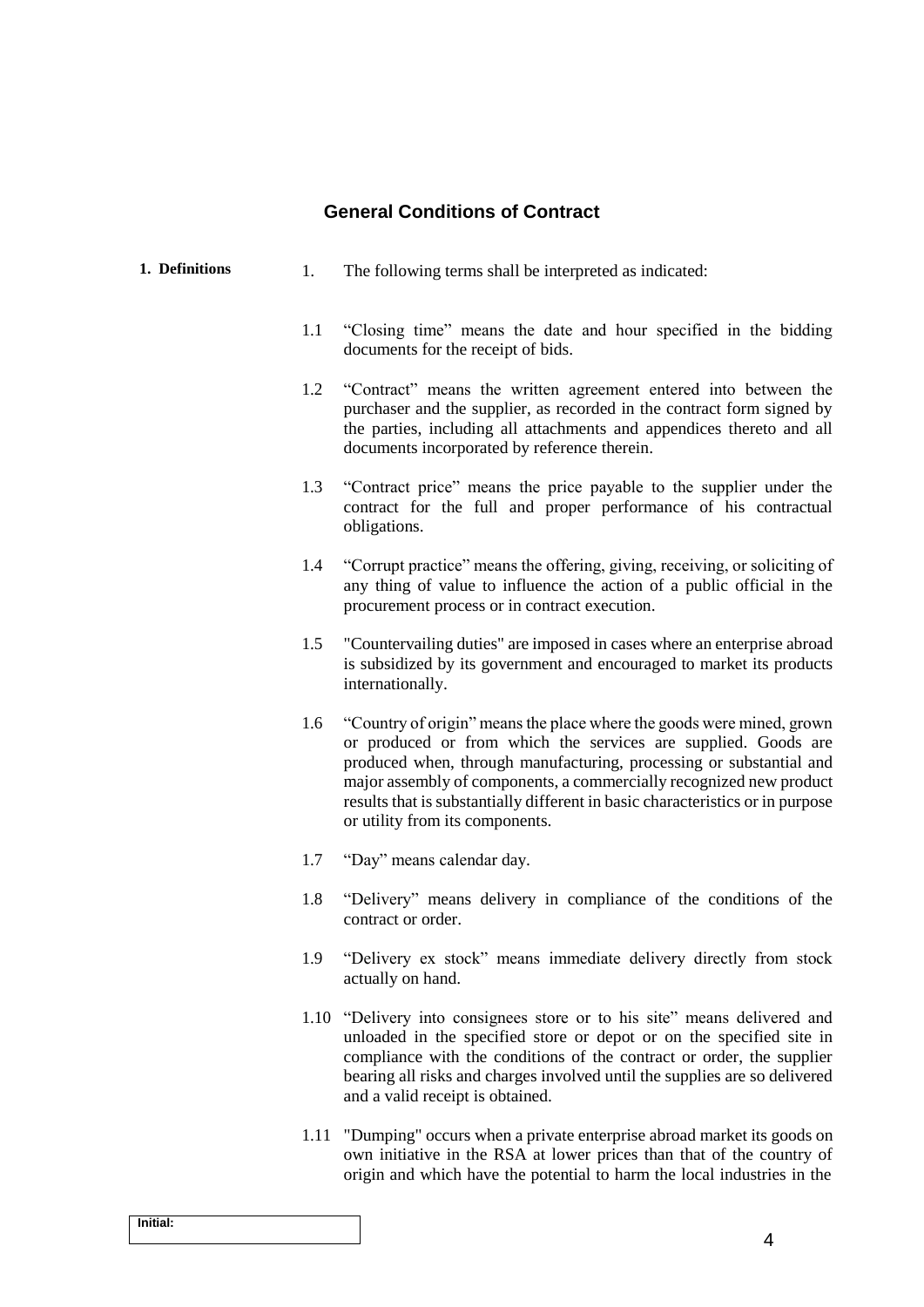RSA.

- 1.12 "Force majeure" means an event beyond the control of the supplier and not involving the supplier's fault or negligence and not foreseeable. Such events may include, but is not restricted to, acts of the purchaser in its sovereign capacity, wars or revolutions, fires, floods, epidemics, quarantine restrictions and freight embargoes.
- 1.13 "Fraudulent practice" means a misrepresentation of facts in order to influence a procurement process or the execution of a contract to the detriment of any bidder, and includes collusive practice among bidders (prior to or after bid submission) designed to establish bid prices at artificial non-competitive levels and to deprive the bidder of the benefits of free and open competition.
- 1.14 "GCC" means the General Conditions of Contract.
- 1.15 "Goods" means all of the equipment, machinery, and/or other materials that the supplier is required to supply to the purchaser under the contract.
- 1.16 "Imported content" means that portion of the bidding price represented by the cost of components, parts or materials which have been or are still to be imported (whether by the supplier or his subcontractors) and which costs are inclusive of the costs abroad, plus freight and other direct importation costs such as landing costs, dock dues, import duty, sales duty or other similar tax or duty at the South African place of entry as well as transportation and handling charges to the factory in the Republic where the supplies covered by the bid will be manufactured.
- 1.17 "Local content" means that portion of the bidding price which is not included in the imported content provided that local manufacture does take place.
- 1.18 "Manufacture" means the production of products in a factory using labour, materials, components and machinery and includes other related value-adding activities.
- 1.19 "Order" means an official written order issued for the supply of goods or works or the rendering of a service.
- 1.20 "Project site," where applicable, means the place indicated in bidding documents.
- 1.21 "Purchaser" means the organization purchasing the goods.
- 1.22 "Republic" means the Republic of South Africa.
- 1.23 "SCC" means the Special Conditions of Contract.
- 1.24 "Services" means those functional services ancillary to the supply of the goods, such as transportation and any other incidental services, such as installation, commissioning, provision of technical assistance, training, catering, gardening, security, maintenance and other such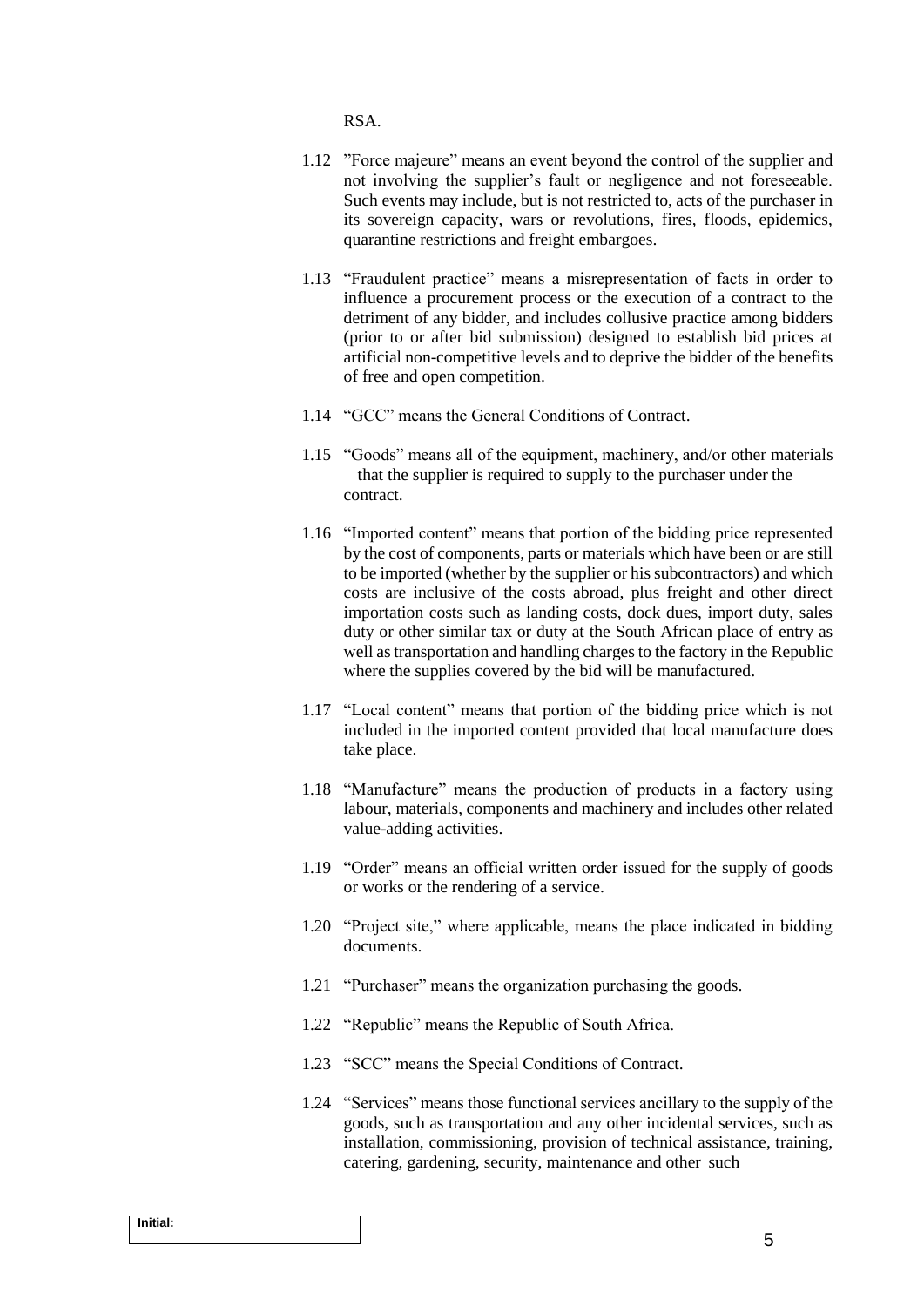|                                                                             |     | obligations of the supplier covered under the contract.                                                                                                                                                                                                                                                                                                                                                                                                                                                                                    |
|-----------------------------------------------------------------------------|-----|--------------------------------------------------------------------------------------------------------------------------------------------------------------------------------------------------------------------------------------------------------------------------------------------------------------------------------------------------------------------------------------------------------------------------------------------------------------------------------------------------------------------------------------------|
|                                                                             |     | 1.25 "Written" or "in writing" means handwritten in ink or any form of<br>electronic or mechanical writing.                                                                                                                                                                                                                                                                                                                                                                                                                                |
| 2. Application                                                              |     | 2.1 These general conditions are applicable to all bids, contracts and orders<br>including bids for functional and professional services, sales, hiring,<br>letting and the granting or acquiring of rights, but excluding immovable<br>property, unless otherwise indicated in the bidding documents.                                                                                                                                                                                                                                     |
|                                                                             | 2.2 | Where applicable, special conditions of contract are also laid down to<br>cover specific supplies, services or works.                                                                                                                                                                                                                                                                                                                                                                                                                      |
|                                                                             | 2.3 | Where such special conditions of contract are in conflict with these<br>general conditions, the special conditions shall apply.                                                                                                                                                                                                                                                                                                                                                                                                            |
| 3. General                                                                  |     | 3.1 Unless otherwise indicated in the bidding documents, the purchaser shall<br>not be liable for any expense incurred in the preparation and submission<br>of a bid. Where applicable a non-refundable fee for documents may be<br>charged.                                                                                                                                                                                                                                                                                               |
|                                                                             |     | 3.2 With certain exceptions, invitations to bid are only published in the<br>Government Tender Bulletin. The Government Tender Bulletin may be<br>obtained directly from the Government Printer, Private Bag X85,<br>Pretoria 0001, or accessed electronically from www.treasury.gov.za                                                                                                                                                                                                                                                    |
| 4. Standards                                                                | 4.1 | The goods supplied shall conform to the standards mentioned in the<br>bidding documents and specifications.                                                                                                                                                                                                                                                                                                                                                                                                                                |
| 5. Use<br>of<br>contract<br>documents<br>and<br>information;<br>inspection. | 5.1 | The supplier shall not, without the purchaser's prior written consent,<br>disclose the contract, or any provision thereof, or any specification, plan,<br>drawing, pattern, sample, or information furnished by or on behalf of the<br>purchaser in connection therewith, to any person other than a person<br>employed by the supplier in the performance of the contract. Disclosure<br>to any such employed person shall be made in confidence and shall<br>extend only so far as may be necessary for purposes of such<br>performance. |
|                                                                             | 5.2 | The supplier shall not, without the purchaser's prior written consent,<br>make use of any document or information mentioned in GCC clause<br>5.1 except for purposes of performing the contract.                                                                                                                                                                                                                                                                                                                                           |
|                                                                             | 5.3 | Any document, other than the contract itself mentioned in GCC clause<br>5.1 shall remain the property of the purchaser and shall be returned (all<br>copies) to the purchaser on completion of the supplier's performance<br>under the contract if so required by the purchaser.                                                                                                                                                                                                                                                           |
|                                                                             | 5.4 | The supplier shall permit the purchaser to inspect the supplier's records<br>relating to the performance of the supplier and to have them audited by<br>auditors appointed by the purchaser, if so required by the purchaser.                                                                                                                                                                                                                                                                                                              |
| 6. Patent rights                                                            | 6.1 | The supplier shall indemnify the purchaser against all third-party claims<br>of infringement of patent, trademark, or industrial design rights arising<br>from use of the goods or any part thereof by the purchaser.                                                                                                                                                                                                                                                                                                                      |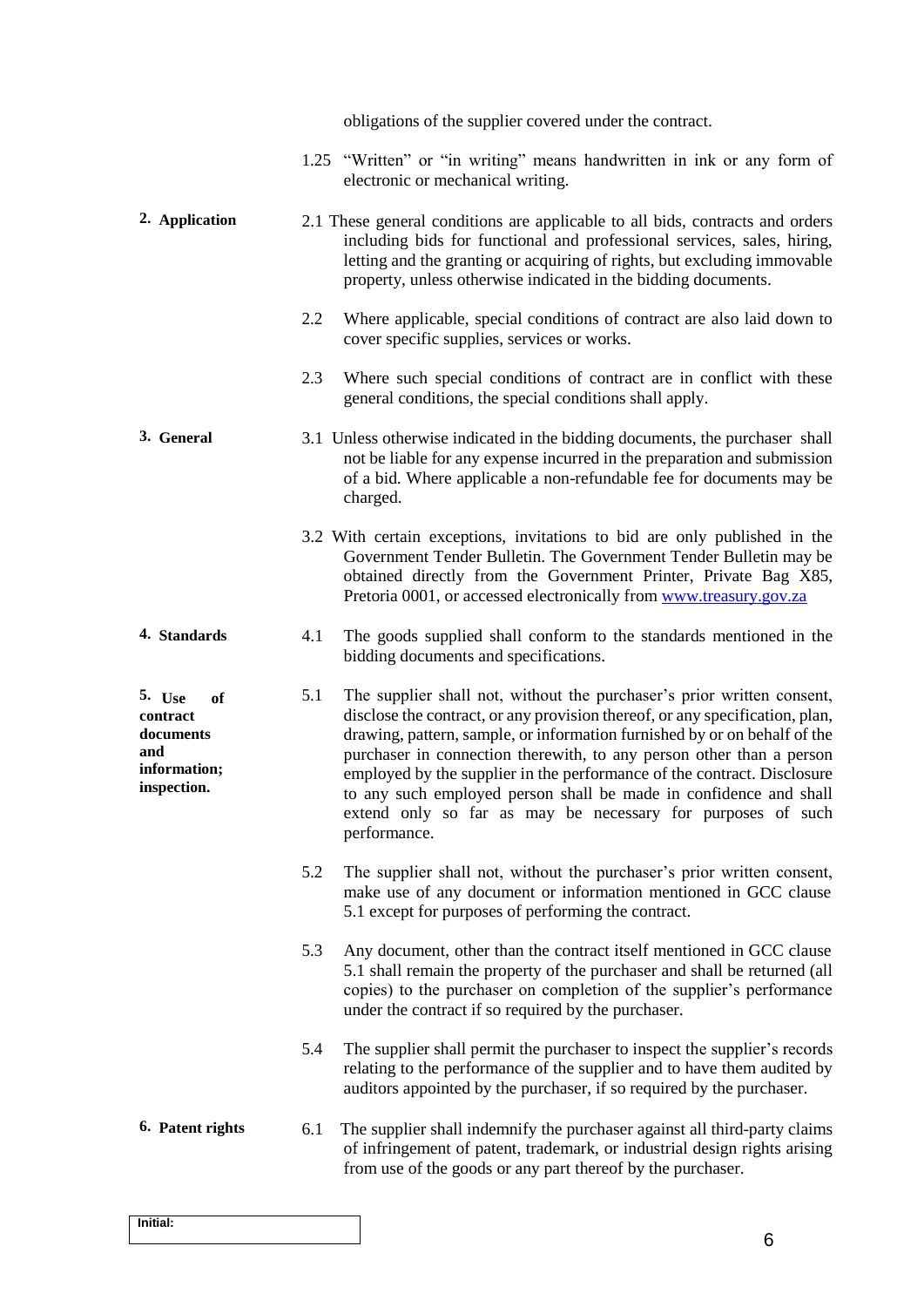| 7. Performance<br>security      | 7.1 | Within thirty (30) days of receipt of the notification of contract award,<br>the successful bidder shall furnish to the purchaser the performance<br>security of the amount specified in SCC.                                                                                                                                                                                              |
|---------------------------------|-----|--------------------------------------------------------------------------------------------------------------------------------------------------------------------------------------------------------------------------------------------------------------------------------------------------------------------------------------------------------------------------------------------|
|                                 | 7.2 | The proceeds of the performance security shall be payable to the<br>purchaser as compensation for any loss resulting from the supplier's<br>failure to complete his obligations under the contract.                                                                                                                                                                                        |
|                                 | 7.3 | The performance security shall be denominated in the currency of the<br>contract, or in a freely convertible currency acceptable to the purchaser<br>and shall be in one of the following forms:                                                                                                                                                                                           |
|                                 |     | a bank guarantee or an irrevocable letter of credit issued by a<br>(a)<br>reputable bank located in the purchaser's country or abroad,<br>acceptable to the purchaser, in the form provided in the bidding<br>documents or another form acceptable to the purchaser; or<br>a cashier's or certified cheque<br>(b)                                                                          |
|                                 | 7.4 | The performance security will be discharged by the purchaser and<br>returned to the supplier not later than thirty (30) days following the date<br>of completion of the supplier's performance obligations under the<br>contract, including any warranty obligations, unless otherwise specified<br>in SCC.                                                                                |
| 8. Inspections,<br>tests<br>and | 8.1 | All pre-bidding testing will be for the account of the bidder.                                                                                                                                                                                                                                                                                                                             |
| analyses                        | 8.2 | If it is a bid condition that supplies to be produced or services to be<br>rendered should at any stage during production or execution or on<br>completion be subject to inspection, the premises of the bidder or<br>contractor shall be open, at all reasonable hours, for inspection by a<br>representative of the Department or an organization acting on behalf of<br>the Department. |
|                                 | 8.3 | If there are no inspection requirements indicated in the bidding<br>documents and no mention is made in the contract, but during the<br>contract period it is decided that inspections shall be carried out, the<br>purchaser shall itself make the necessary arrangements, including<br>payment arrangements with the testing authority concerned.                                        |
|                                 | 8.4 | If the inspections, tests and analyses referred to in clauses 8.2 and 8.3<br>show the supplies to be in accordance with the contract requirements,<br>the cost of the inspections, tests and analyses shall be defrayed by the<br>purchaser.                                                                                                                                               |
|                                 | 8.5 | Where the supplies or services referred to in clauses 8.2 and 8.3 do not<br>comply with the contract requirements, irrespective of whether such<br>supplies or services are accepted or not, the cost in connection with these<br>inspections, tests or analyses shall be defrayed by the supplier.                                                                                        |
|                                 | 8.6 | Supplies and services which are referred to in clauses 8.2 and 8.3 and<br>which do not comply with the contract requirements may be rejected.                                                                                                                                                                                                                                              |
|                                 | 8.7 | Any contract supplies may on or after delivery be inspected, tested or                                                                                                                                                                                                                                                                                                                     |
|                                 |     |                                                                                                                                                                                                                                                                                                                                                                                            |
| Initial:                        |     |                                                                                                                                                                                                                                                                                                                                                                                            |

7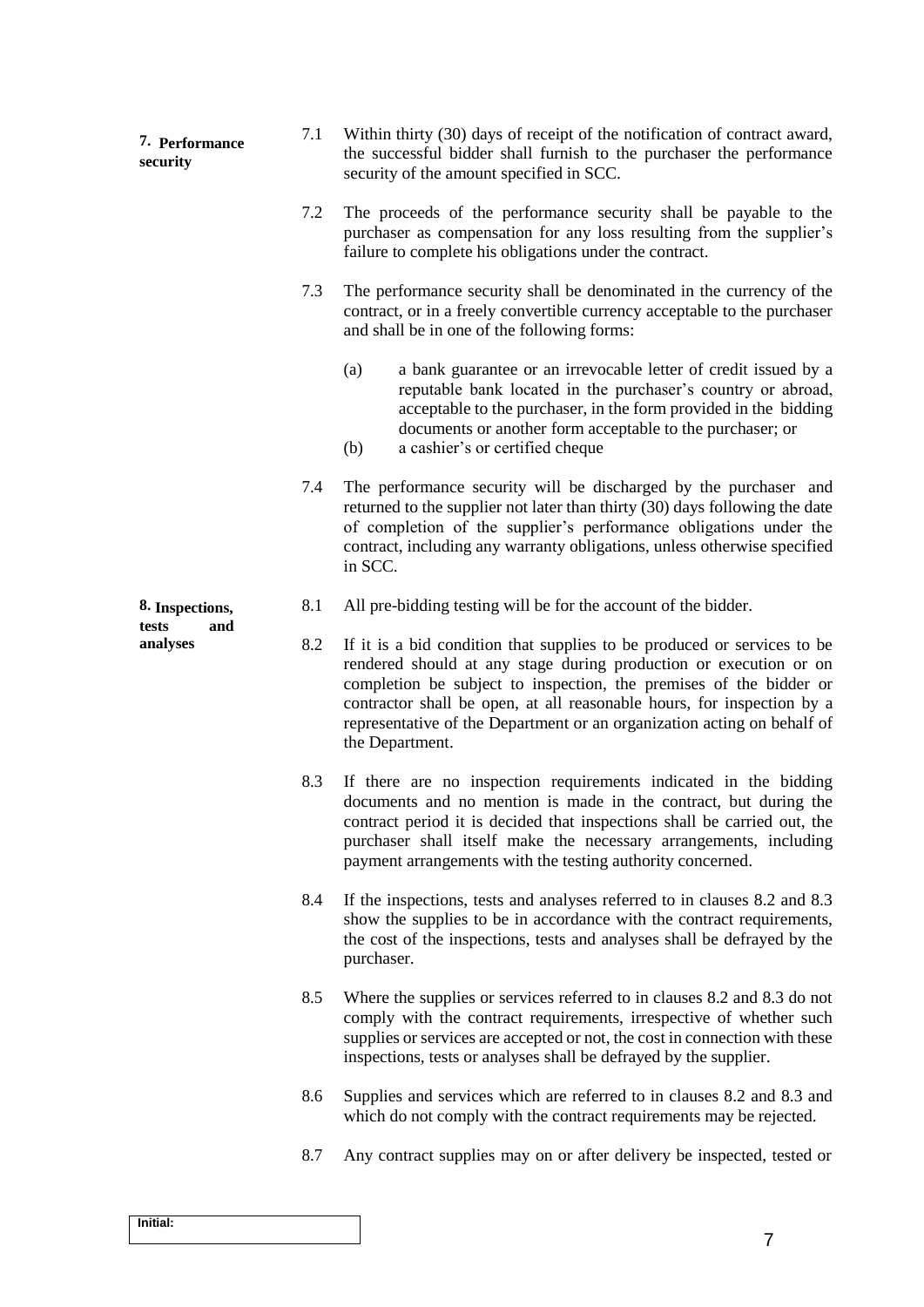analyzed and may be rejected if found not to comply with the requirements of the contract. Such rejected supplies shall be held at the cost and risk of the supplier who shall, when called upon, remove them immediately at his own cost and forthwith substitute them with supplies which do comply with the requirements of the contract. Failing such removal the rejected supplies shall be returned at the suppliers cost and risk. Should the supplier fail to provide the substitute supplies forthwith, the purchaser may, without giving the supplier further opportunity to substitute the rejected supplies, purchase such supplies as may be necessary at the expense of the supplier.

- 8.8 The provisions of clauses 8.4 to 8.7 shall not prejudice the right of the purchaser to cancel the contract on account of a breach of the conditions thereof, or to act in terms of Clause 23 of GCC.
- **9. Packing** 9.1 The supplier shall provide such packing of the goods as is required to prevent their damage or deterioration during transit to their final destination, as indicated in the contract. The packing shall be sufficient to withstand, without limitation, rough handling during transit and exposure to extreme temperatures, salt and precipitation during transit, and open storage. Packing, case size and weights shall take into consideration, where appropriate, the remoteness of the goods' final destination and the absence of heavy handling facilities at all points in transit.
	- 9.2 The packing, marking, and documentation within and outside the packages shall comply strictly with such special requirements as shall be expressly provided for in the contract, including additional requirements, if any, specified in SCC, and in any subsequent instructions ordered by the purchaser.
- **10. Delivery and documents** 10.1 Delivery of the goods shall be made by the supplier in accordance with the terms specified in the contract. The details of shipping and/or other documents to be furnished by the supplier are specified in SCC.
	- 10.2 Documents to be submitted by the supplier are specified in SCC.
- **11. Insurance** 11.1 The goods supplied under the contract shall be fully insured in a freely convertible currency against loss or damage incidental to manufacture or acquisition, transportation, storage and delivery in the manner specified in the SCC.
- **12. Transportation** 12.1 Should a price other than an all-inclusive delivered price be required, this shall be specified in the SCC.

#### **13. Incidental services** 13.1 The supplier may be required to provide any or all of the following services, including additional services, if any, specified in SCC:

- (a) performance or supervision of on-site assembly and/or commissioning of the supplied goods;
- (b) furnishing of tools required for assembly and/or maintenance of the supplied goods;
- (c) furnishing of a detailed operations and maintenance manual for each appropriate unit of the supplied goods;

| Initial: |  |  |
|----------|--|--|
|          |  |  |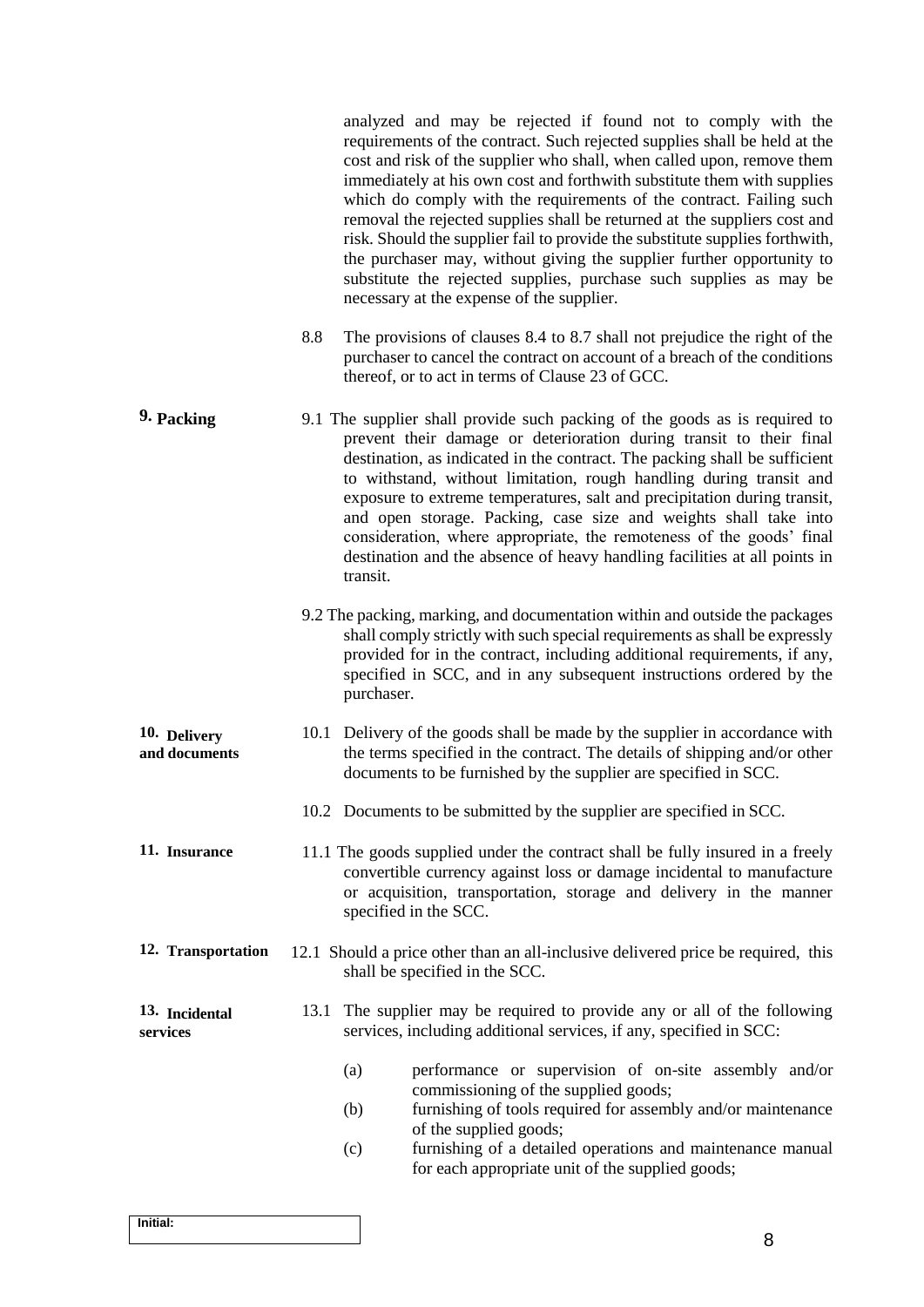- (d) performance or supervision or maintenance and/or repair of the supplied goods, for a period of time agreed by the parties, provided that this service shall not relieve the supplier of any warranty obligations under this contract; and
- (e) training of the purchaser's personnel, at the supplier's plant and/or on-site, in assembly, start-up, operation, maintenance, and/or repair of the supplied goods.
- 13.2 Prices charged by the supplier for incidental services, if not included in the contract price for the goods, shall be agreed upon in advance by the parties and shall not exceed the prevailing rates charged to other parties by the supplier for similar services.
- **14. Spare parts** 14.1 As specified in SCC, the supplier may be required to provide any or all of the following materials, notifications, and information pertaining to spare parts manufactured or distributed by the supplier:
	- (a) such spare parts as the purchaser may elect to purchase from the supplier, provided that this election shall not relieve the supplier of any warranty obligations under the contract; and
	- (b) in the event of termination of production of the spare parts: (i) Advance notification to the purchaser of the pending termination, in sufficient time to permit the purchaser to procure needed requirements; and
		- (ii)following such termination, furnishing at no cost to the purchaser, the blueprints, drawings, and specifications of the spare parts, if requested.
- **15. Warranty** 15.1 The supplier warrants that the goods supplied under the contract are new, unused, of the most recent or current models, and that they incorporate all recent improvements in design and materials unless provided otherwise in the contract. The supplier further warrants that all goods supplied under this contract shall have no defect, arising from design, materials, or workmanship (except when the design and/or material is required by the purchaser's specifications) or from any act or omission of the supplier, that may develop under normal use of the supplied goods in the conditions prevailing in the country of final destination.
	- 15.2 This warranty shall remain valid for twelve (12) months after the goods, or any portion thereof as the case may be, have been delivered to and accepted at the final destination indicated in the contract, or for eighteen (18) months after the date of shipment from the port or place of loading in the source country, whichever period concludes earlier, unless specified otherwise in SCC.
	- 15.3 The purchaser shall promptly notify the supplier in writing of any claims arising under this warranty.
	- 15.4 Upon receipt of such notice, the supplier shall, within the period specified in SCC and with all reasonable speed, repair or replace the defective goods or parts thereof, without costs to the purchaser.
	- 15.5 If the supplier, having been notified, fails to remedy the defect(s) within the period specified in SCC, the purchaser may proceed to take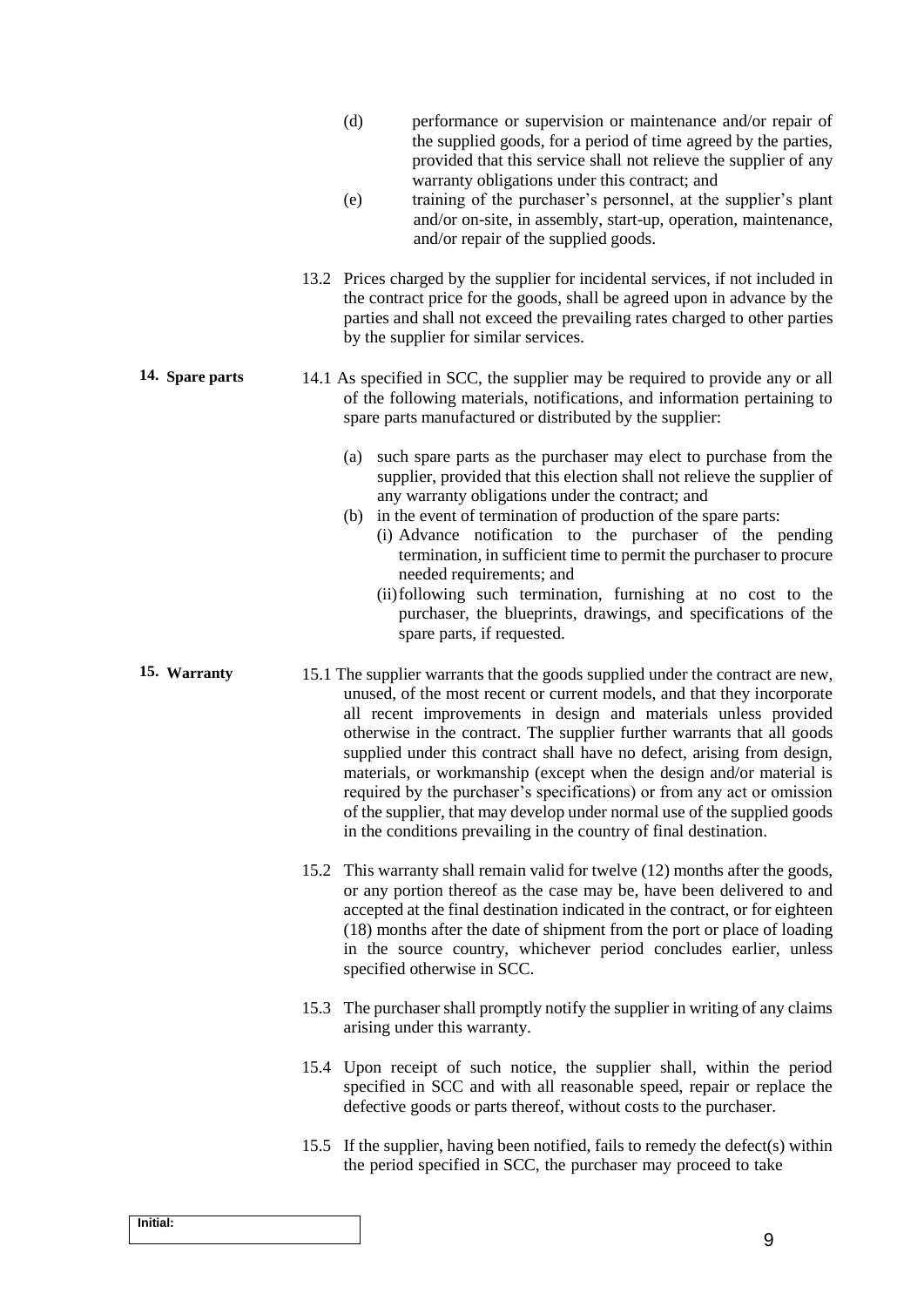|                                                |      | such remedial action as may be necessary, at the supplier's risk and<br>expense and without prejudice to any other rights which the purchaser<br>may have against the supplier under the contract.                                                                                                                                                                                                                                                                                                                                                                                                                                                                  |
|------------------------------------------------|------|---------------------------------------------------------------------------------------------------------------------------------------------------------------------------------------------------------------------------------------------------------------------------------------------------------------------------------------------------------------------------------------------------------------------------------------------------------------------------------------------------------------------------------------------------------------------------------------------------------------------------------------------------------------------|
| 16. Payment                                    |      | 16.1 The method and conditions of payment to be made to the supplier under<br>this contract shall be specified in SCC.                                                                                                                                                                                                                                                                                                                                                                                                                                                                                                                                              |
|                                                | 16.2 | The supplier shall furnish the purchaser with an invoice accompanied by<br>a copy of the delivery note and upon fulfillment of other obligations<br>stipulated in the contract.                                                                                                                                                                                                                                                                                                                                                                                                                                                                                     |
|                                                |      | 16.3 Payments shall be made promptly by the purchaser, but in no case later<br>than thirty (30) days after submission of an invoice or claim by the<br>supplier.                                                                                                                                                                                                                                                                                                                                                                                                                                                                                                    |
|                                                |      | 16.4 Payment will be made in Rand unless otherwise stipulated in SCC.                                                                                                                                                                                                                                                                                                                                                                                                                                                                                                                                                                                               |
| 17. Prices                                     |      | 17.1 Prices charged by the supplier for goods delivered and services performed<br>under the contract shall not vary from the prices quoted by the supplier<br>in his bid, with the exception of any price adjustments authorized in SCC<br>or in the purchaser's request for bid validity extension, as the case may<br>be.                                                                                                                                                                                                                                                                                                                                         |
| 18. Contract<br>amendments                     | 18.1 | No variation in or modification of the terms of the contract shall be made<br>except by written amendment signed by the parties concerned.                                                                                                                                                                                                                                                                                                                                                                                                                                                                                                                          |
| 19. Assignment                                 |      | 19.1 The supplier shall not assign, in whole or in part, its obligations to perform<br>under the contract, except with the purchaser's prior written consent.                                                                                                                                                                                                                                                                                                                                                                                                                                                                                                       |
| 20. Subcontracts                               |      | 20.1 The supplier shall notify the purchaser in writing of all subcontracts<br>awarded under this contracts if not already specified in the bid. Such<br>notification, in the original bid or later, shall not relieve the supplier from<br>any liability or obligation under the contract.                                                                                                                                                                                                                                                                                                                                                                         |
| 21. Delays in the<br>supplier's<br>performance |      | 21.1 Delivery of the goods and performance of services shall be made by the<br>supplier in accordance with the time schedule prescribed by the<br>purchaser in the contract.                                                                                                                                                                                                                                                                                                                                                                                                                                                                                        |
|                                                |      | 21.2 If at any time during performance of the contract, the supplier or its<br>subcontractor(s) should encounter conditions impeding timely delivery<br>of the goods and performance of services, the supplier shall promptly<br>notify the purchaser in writing of the fact of the delay, its likely duration<br>and its cause(s). As soon as practicable after receipt of the supplier's<br>notice, the purchaser shall evaluate the situation and may at his<br>discretion extend the supplier's time for performance, with or without<br>the imposition of penalties, in which case the extension shall be ratified<br>by the parties by amendment of contract. |
|                                                |      | 21.3 No provision in a contract shall be deemed to prohibit the obtaining of<br>supplies or services from a national department, provincial department,<br>or a local authority.                                                                                                                                                                                                                                                                                                                                                                                                                                                                                    |
|                                                |      | 21.4 The right is reserved to procure outside of the contract small quantities<br>or to have minor essential services executed if an emergency arises, the                                                                                                                                                                                                                                                                                                                                                                                                                                                                                                          |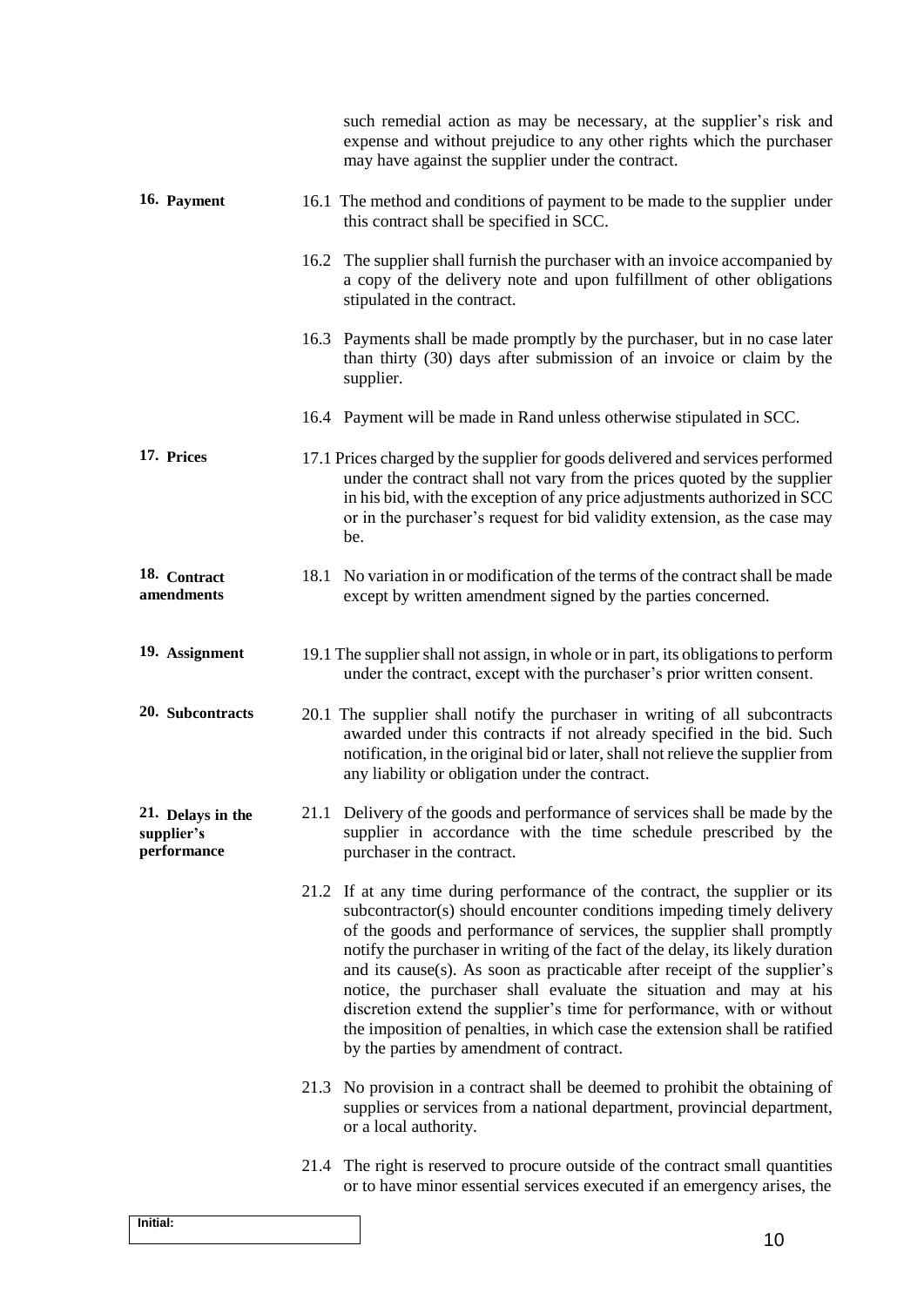|                                |                                                                                           | supplier's point of supply is not situated at or near the place where the<br>supplies are required, or the supplier's services are not readily available.                                                                                                                                                                                                                                                                                                                                                                                                                                                           |
|--------------------------------|-------------------------------------------------------------------------------------------|---------------------------------------------------------------------------------------------------------------------------------------------------------------------------------------------------------------------------------------------------------------------------------------------------------------------------------------------------------------------------------------------------------------------------------------------------------------------------------------------------------------------------------------------------------------------------------------------------------------------|
|                                |                                                                                           | 21.5 Except as provided under GCC Clause 25, a delay by the supplier in the<br>performance of its delivery obligations shall render the supplier liable to<br>the imposition of penalties, pursuant to GCC Clause 22, unless an<br>extension of time is agreed upon pursuant to GCC Clause<br>21.2 without the application of penalties.                                                                                                                                                                                                                                                                            |
|                                |                                                                                           | 21.6 Upon any delay beyond the delivery period in the case of a supplies<br>contract, the purchaser shall, without canceling the contract, be entitled<br>to purchase supplies of a similar quality and up to the same quantity in<br>substitution of the goods not supplied in conformity with the contract<br>and to return any goods delivered later at the supplier's expense and risk,<br>or to cancel the contract and buy such goods as may be required to<br>complete the contract and without prejudice to his other rights, be<br>entitled to claim damages from the supplier.                            |
| 22. Penalties                  |                                                                                           | 22.1 Subject to GCC Clause 25, if the supplier fails to deliver any or all of the<br>goods or to perform the services within the period(s) specified in the<br>contract, the purchaser shall, without prejudice to its other remedies<br>under the contract, deduct from the contract price, as a penalty, a sum<br>calculated on the delivered price of the delayed goods or unperformed<br>services using the current prime interest rate calculated for each day of<br>the delay until actual delivery or performance. The purchaser may also<br>consider termination of the contract pursuant to GCC Clause 23. |
| 23. Termination<br>for default | 23.1                                                                                      | The purchaser, without prejudice to any other remedy for breach of<br>contract, by written notice of default sent to the supplier, may terminate<br>this contract in whole or in part:                                                                                                                                                                                                                                                                                                                                                                                                                              |
|                                |                                                                                           | if the supplier fails to deliver any or all of the goods within the<br>(a)<br>period(s) specified in the contract, or within any extension<br>thereof granted by the purchaser pursuant to GCC Clause<br>21.2;                                                                                                                                                                                                                                                                                                                                                                                                      |
|                                | (b)<br>if the Supplier fails to perform any other obligation(s) under<br>the contract; or |                                                                                                                                                                                                                                                                                                                                                                                                                                                                                                                                                                                                                     |
|                                |                                                                                           | if the supplier, in the judgment of the purchaser, has engaged<br>(c)<br>in corrupt or fraudulent practices in competing for or in<br>executing the contract.                                                                                                                                                                                                                                                                                                                                                                                                                                                       |
|                                |                                                                                           | 23.2 In the event the purchaser terminates the contract in whole or in part, the<br>purchaser may procure, upon such terms and in such manner as it deems<br>appropriate, goods, works or services similar to those undelivered, and the<br>supplier shall be liable to the purchaser for any excess costs for such<br>similar goods, works or services. However, the supplier shall continue<br>performance of the contract to the extent not terminated.                                                                                                                                                          |
|                                |                                                                                           | 23.3 Where the purchaser terminates the contract in whole or in part, the<br>purchaser may decide to impose a restriction penalty on the supplier by<br>prohibiting such supplier from doing business with the public sector for a<br>period not exceeding 10 years.                                                                                                                                                                                                                                                                                                                                                |
|                                |                                                                                           | 23.4 If a purchaser intends imposing a restriction on a supplier or any                                                                                                                                                                                                                                                                                                                                                                                                                                                                                                                                             |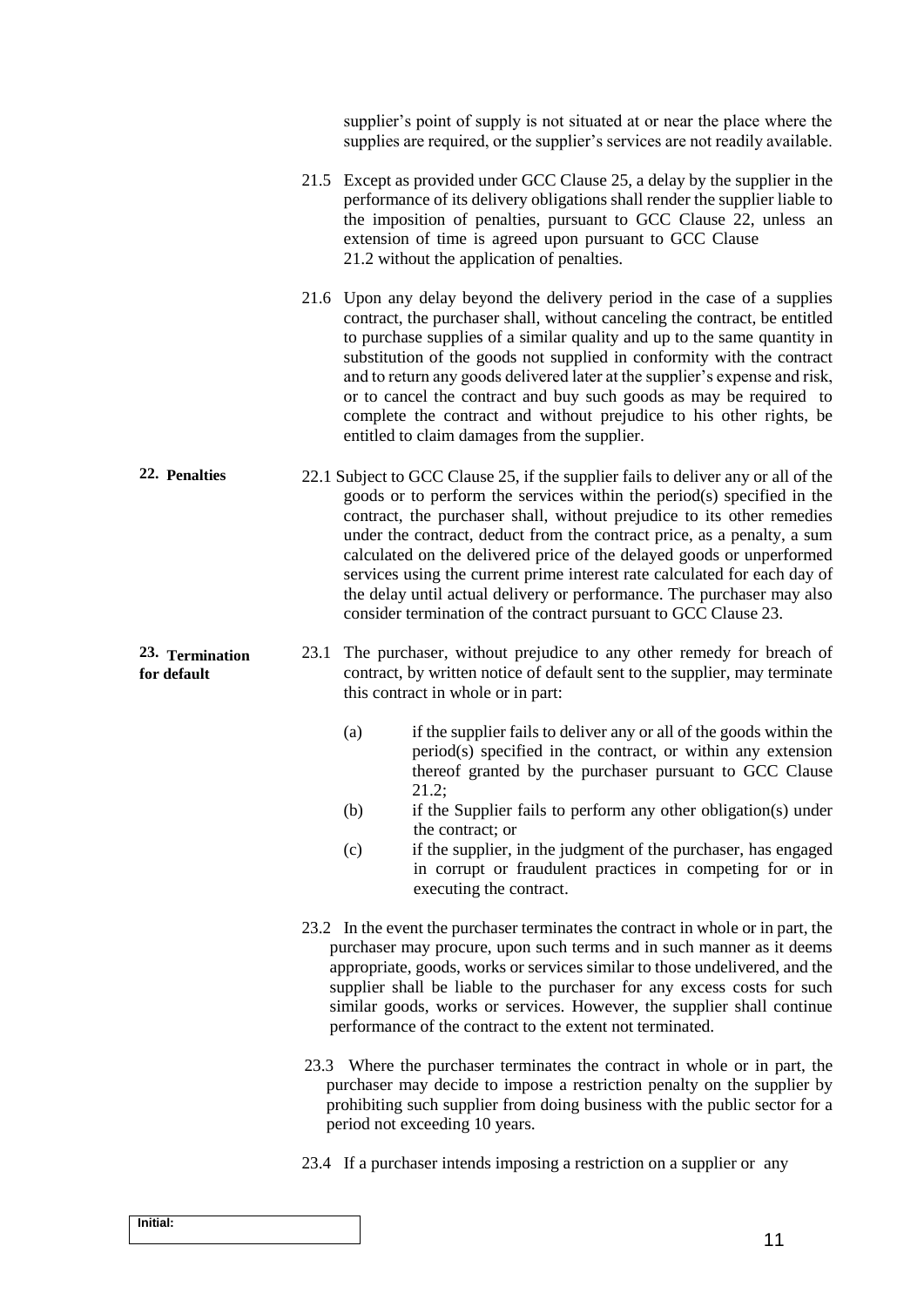person associated with the supplier, the supplier will be allowed a time period of not more than fourteen (14) days to provide reasons why the envisaged restriction should not be imposed. Should the supplier fail to respond within the stipulated fourteen (14) days the purchaser may regard the intended penalty as not objected against and may impose it on the supplier.

- 23.5 Any restriction imposed on any person by the Accounting Officer / Authority will, at the discretion of the Accounting Officer / Authority, also be applicable to any other enterprise or any partner, manager, director or other person who wholly or partly exercises or exercised or may exercise control over the enterprise of the first-mentioned person, and with which enterprise or person the first-mentioned person, is or was in the opinion of the Accounting Officer / Authority actively associated.
- 23.6 If a restriction is imposed, the purchaser must, within five (5) working days of such imposition, furnish the National Treasury, with the following information:
	- (i) the name and address of the supplier and / or person restricted by the purchaser;
	- (ii) the date of commencement of the restriction
	- (iii) the period of restriction; and
	- (iv) the reasons for the restriction.

These details will be loaded in the National Treasury's central database of suppliers or persons prohibited from doing business with the public sector.

- 23.7 If a court of law convicts a person of an offence as contemplated in sections 12 or 13 of the Prevention and Combating of Corrupt Activities Act, No. 12 of 2004, the court may also rule that such person's name be endorsed on the Register for Tender Defaulters. When a person's name has been endorsed on the Register, the person will be prohibited from doing business with the public sector for a period not less than five years and not more than 10 years. The National Treasury is empowered to determine the period of restriction and each case will be dealt with on its own merits. According to section 32 of the Act the Register must be open to the public. The Register can be perused on the National Treasury website.
- **24. Anti-dumping and countervailing duties and rights** 24.1 When, after the date of bid, provisional payments are required, or antidumping or countervailing duties are imposed, or the amount of a provisional payment or anti-dumping or countervailing right is increased in respect of any dumped or subsidized import, the State is not liable for any amount so required or imposed, or for the amount of any such increase. When, after the said date, such a provisional payment is no longer required or any such anti-dumping or countervailing right is abolished, or where the amount of such provisional payment or any such right is reduced, any such favourable difference shall on demand be paid forthwith by the contractor to the State or the State may deduct such amounts from moneys (if any) which may otherwise be due to the contractor in regard to supplies or services which he delivered or rendered, or is to deliver or render in terms of the contract or any other contract or any other amount which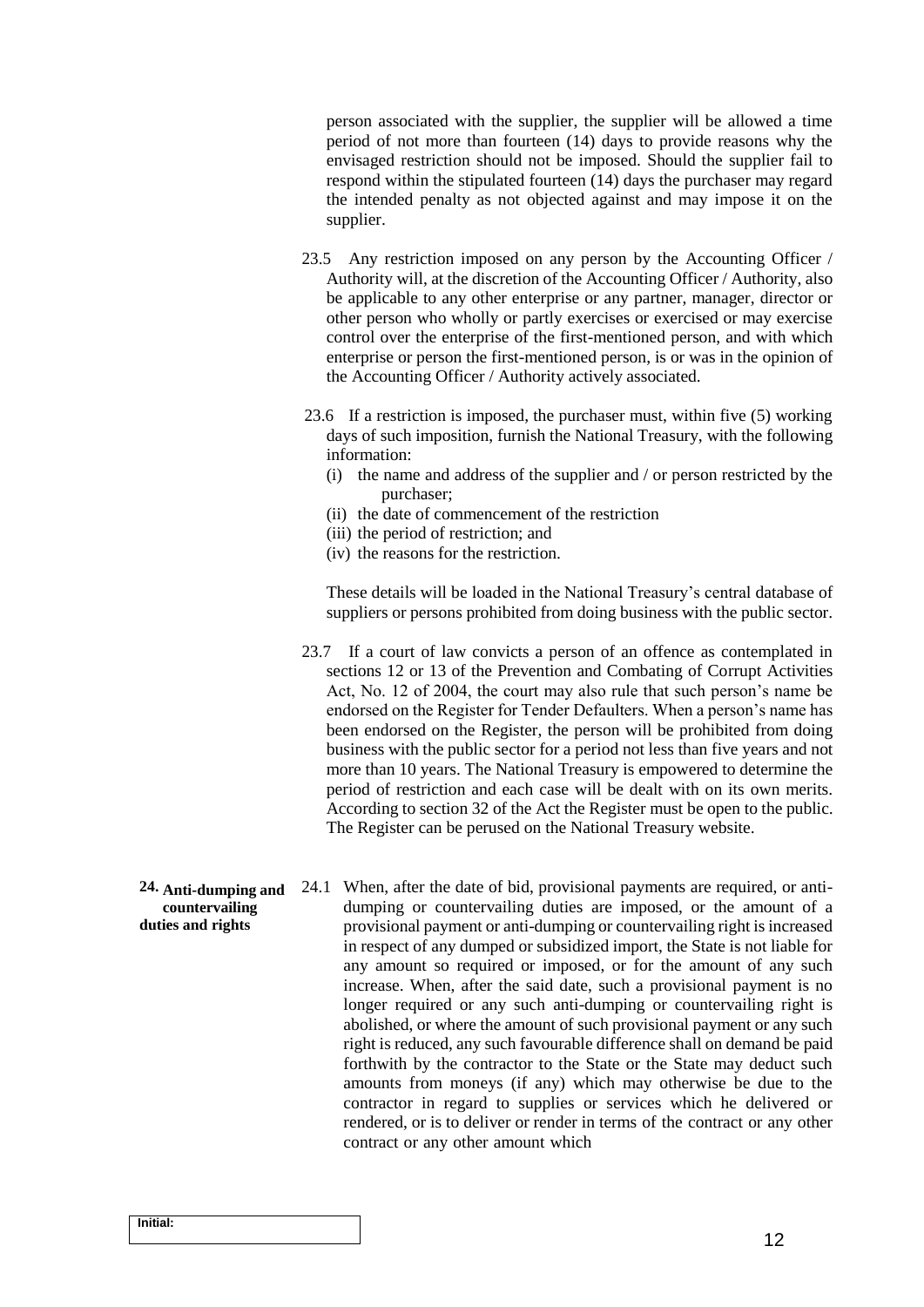may be due to him

| 25. Force<br>Majeure                 |      | 25.1 Notwithstanding the provisions of GCC Clauses 22 and 23, the supplier<br>shall not be liable for forfeiture of its performance security, damages, or<br>termination for default if and to the extent that his delay in performance<br>or other failure to perform his obligations under the contract is the result<br>of an event of force majeure.                                                                                                                                               |
|--------------------------------------|------|--------------------------------------------------------------------------------------------------------------------------------------------------------------------------------------------------------------------------------------------------------------------------------------------------------------------------------------------------------------------------------------------------------------------------------------------------------------------------------------------------------|
|                                      |      | 25.2 If a force majeure situation arises, the supplier shall promptly notify the<br>purchaser in writing of such condition and the cause thereof. Unless<br>otherwise directed by the purchaser in writing, the supplier shall<br>continue to perform its obligations under the contract as far as is<br>reasonably practical, and shall seek all reasonable alternative means for<br>performance not prevented by the force majeure event.                                                            |
| 26. Termination<br>for insolvency    |      | 26.1 The purchaser may at any time terminate the contract by giving written<br>notice to the supplier if the supplier becomes bankrupt or otherwise<br>insolvent. In this event, termination will be without compensation to the<br>supplier, provided that such termination will not prejudice or affect any<br>right of action or remedy which has accrued or will accrue thereafter to<br>the purchaser.                                                                                            |
| 27. Settlement of<br><b>Disputes</b> | 27.1 | If any dispute or difference of any kind whatsoever arises between the<br>purchaser and the supplier in connection with or arising out of the<br>contract, the parties shall make every effort to resolve amicably such<br>dispute or difference by mutual consultation.                                                                                                                                                                                                                               |
|                                      |      | 27.2 If, after thirty (30) days, the parties have failed to resolve their dispute<br>or difference by such mutual consultation, then either the purchaser or<br>the supplier may give notice to the other party of his intention to<br>commence with mediation. No mediation in respect of this matter may<br>be commenced unless such notice is given to the other party.                                                                                                                             |
|                                      |      | 27.3 Should it not be possible to settle a dispute by means of mediation, it<br>may be settled in a South African court of law.                                                                                                                                                                                                                                                                                                                                                                        |
|                                      |      | 27.4 Mediation proceedings shall be conducted in accordance with the rules<br>of procedure specified in the SCC.                                                                                                                                                                                                                                                                                                                                                                                       |
|                                      |      | 27.5 Notwithstanding any reference to mediation and/or court proceedings<br>herein,                                                                                                                                                                                                                                                                                                                                                                                                                    |
|                                      |      | the parties shall continue to perform their respective obligations<br>(a)<br>under the contract unless they otherwise agree; and<br>(b) the purchaser shall pay the supplier any monies due the supplier.                                                                                                                                                                                                                                                                                              |
| 28. Limitation of<br>liability       | 28.1 | Except in cases of criminal negligence or willful misconduct, and in the<br>case of infringement pursuant to Clause 6;<br>the supplier shall not be liable to the purchaser, whether in contract,<br>(a)<br>tort, or otherwise, for any indirect or consequential loss or damage,<br>loss of use, loss of production, or loss of profits or interest costs,<br>provided that this exclusion shall not apply to any obligation of the<br>supplier to pay penalties and/or damages to the purchaser; and |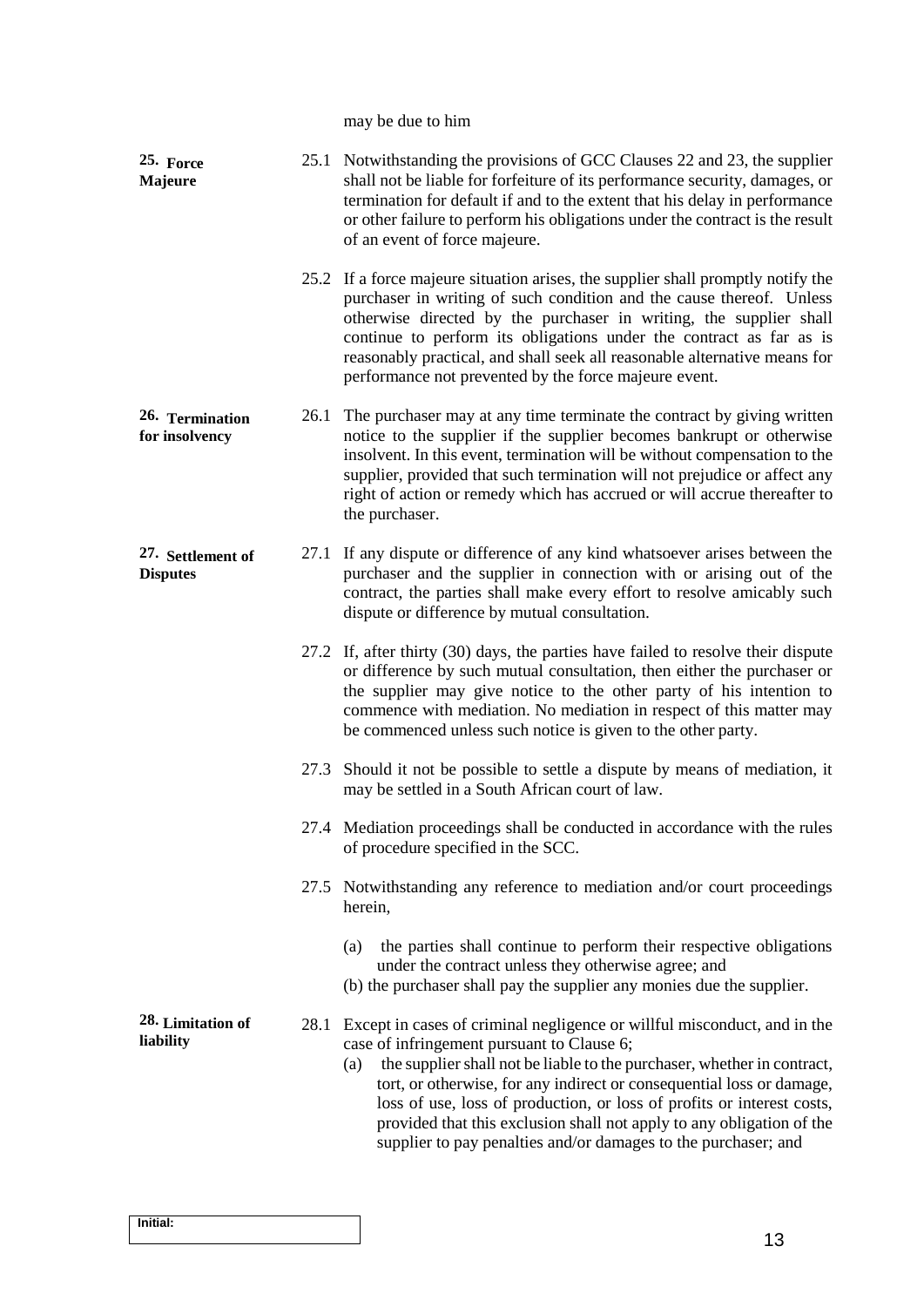|                                                                                 |      | the aggregate liability of the supplier to the purchaser, whether<br>under the contract, in tort or otherwise, shall not exceed the total<br>contract price, provided that this limitation shall not apply to the<br>cost of repairing or replacing defective equipment.                                                                                                               |
|---------------------------------------------------------------------------------|------|----------------------------------------------------------------------------------------------------------------------------------------------------------------------------------------------------------------------------------------------------------------------------------------------------------------------------------------------------------------------------------------|
| 29. Governing<br>language<br>(b)                                                |      | 29.1 The contract shall be written in English. All correspondence and other<br>documents pertaining to the contract that is exchanged by the parties<br>shall also be written in English.                                                                                                                                                                                              |
| 30. Applicable<br>law                                                           |      | 30.1 The contract shall be interpreted in accordance with South African laws,<br>unless otherwise specified in SCC.                                                                                                                                                                                                                                                                    |
| 31. Notices                                                                     |      | 31.1 Every written acceptance of a bid shall be posted to the supplier<br>concerned by registered or certified mail and any other notice to him<br>shall be posted by ordinary mail to the address furnished in his bid or to<br>the address notified later by him in writing and such posting shall be<br>deemed to be proper service of such notice                                  |
|                                                                                 |      | 31.2 The time mentioned in the contract documents for performing any act<br>after such aforesaid notice has been given, shall be reckoned from the<br>date of posting of such notice.                                                                                                                                                                                                  |
| 32. Taxes and<br>duties                                                         | 32.1 | A foreign supplier shall be entirely responsible for all taxes, stamp<br>duties, license fees, and other such levies imposed outside the<br>purchaser's country.                                                                                                                                                                                                                       |
|                                                                                 | 32.2 | A local supplier shall be entirely responsible for all taxes, duties,<br>license fees, etc., incurred until delivery of the contracted goods to the<br>purchaser.                                                                                                                                                                                                                      |
|                                                                                 | 32.3 | No contract shall be concluded with any bidder whose tax matters are<br>not in order. Prior to the award of a bid the Department must be in<br>possession of a tax clearance certificate, submitted by the bidder. This<br>certificate must be an original issued by the South African Revenue<br>Services.                                                                            |
| 33.<br><b>National</b><br><b>Industrial</b><br>Participation (NIP)<br>Programme |      | 33.1 The NIP Programme administered by the Department of Trade and<br>Industry shall be applicable to all contracts that are subject to the NIP<br>obligation.                                                                                                                                                                                                                         |
| <b>Prohibition</b><br>34<br>of<br><b>Restrictive practices</b>                  | 34.1 | In terms of section $4(1)(b)(iii)$ of the Competition Act No. 89 of<br>1998, as amended, an agreement between, or concerted practice by,<br>firms, or a decision by an association of firms, is prohibited if it is<br>between parties in a horizontal relationship and if a bidder $(s)$ is / are<br>or a contractor(s) was / were involved in collusive bidding (or bid<br>rigging). |
|                                                                                 | 34.2 | If a bidder(s) or contractor(s), based on reasonable grounds or<br>evidence obtained by the purchaser, has / have engaged in the<br>restrictive practice referred to above, the purchaser may refer the<br>matter to the Competition Commission for investigation and possible<br>imposition of administrative penalties as contemplated in the<br>Competition Act No. 89 of 1998.     |